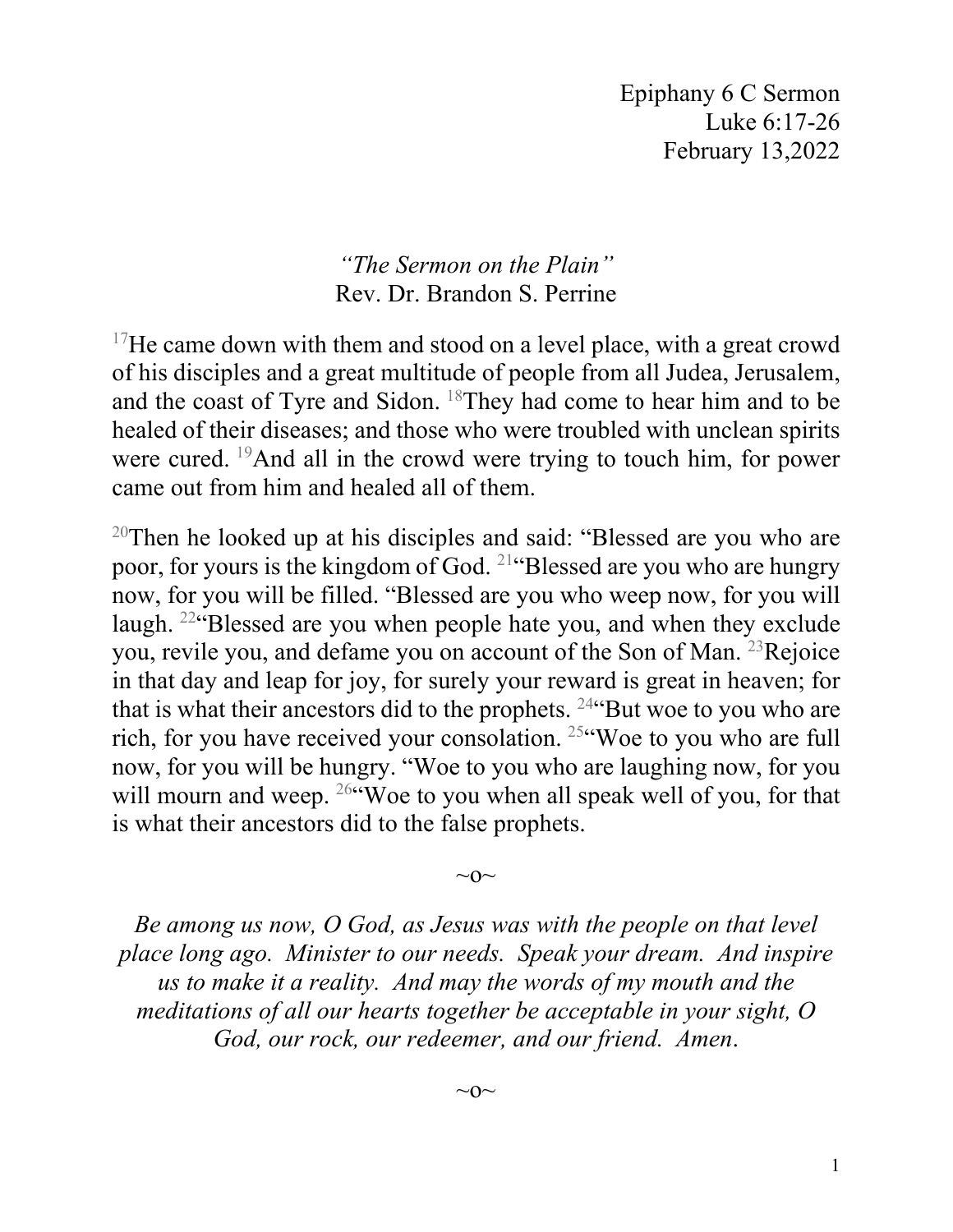I'd like to begin this morning by offering just a word of context for this reading from Luke's gospel. Luke tells us that prior to speaking these famous words, Jesus had been up a mountain praying about which of his many followers would become the twelve disciples. He made his choice and named the twelve. Then, he came down the mountain and began to preach. If this text sounds familiar, it's probably because you've heard it before! In fact, Matthew tells a similar story in his gospel. However, instead of coming down the mountain to preach, Jesus goes up the mountain and the famed "Sermon on the Mount" is preached. Luke's version is not as popular. Perhaps it's because "Sermon on the Plain" just doesn't pop the way "Sermon on the Mount" does. Or perhaps it's because in Luke's version there are only 4 beatitudes as opposed to Matthew's 8. Or perhaps it's because of what Jesus says after he finishes his short list of the "Blessed are."

Honestly though, his sermon is a bit weird from the beginning:

*"Blessed are you who are poor, for yours is the kingdom of God. 21"Blessed are you who are hungry now, for you will be filled. "Blessed are you who weep now, for you will laugh. 22"Blessed are you when people hate you, and when they exclude you, revile you, and defame you on account of the Son of Man. 23Rejoice in that day and leap for joy, for surely your reward is great in heaven."*

"Really Jesus?" a member of his audience might have thought. "I'm not feeling particularly blessed right now. After all, I'm poor, I'm hungry, I'm grieving, and I'm hated. Kinda feels like I drew the short straw when God was passing out blessings." It's a valid point, right?

In Jesus' day, blessings were seen as a direct indication of divine favor and divine favor was garnered by righteous living. It was simple "cause and effect." If you were wealthy, healthy, and happy, it was because you were a good person. If you were poor, hungry, grieving, and hated, it was because you deserved to be. Remember Job? When he'd lost everything in the world there was to lose, his friends struck another blow, "What did you do to deserve this? You must've made God really unhappy."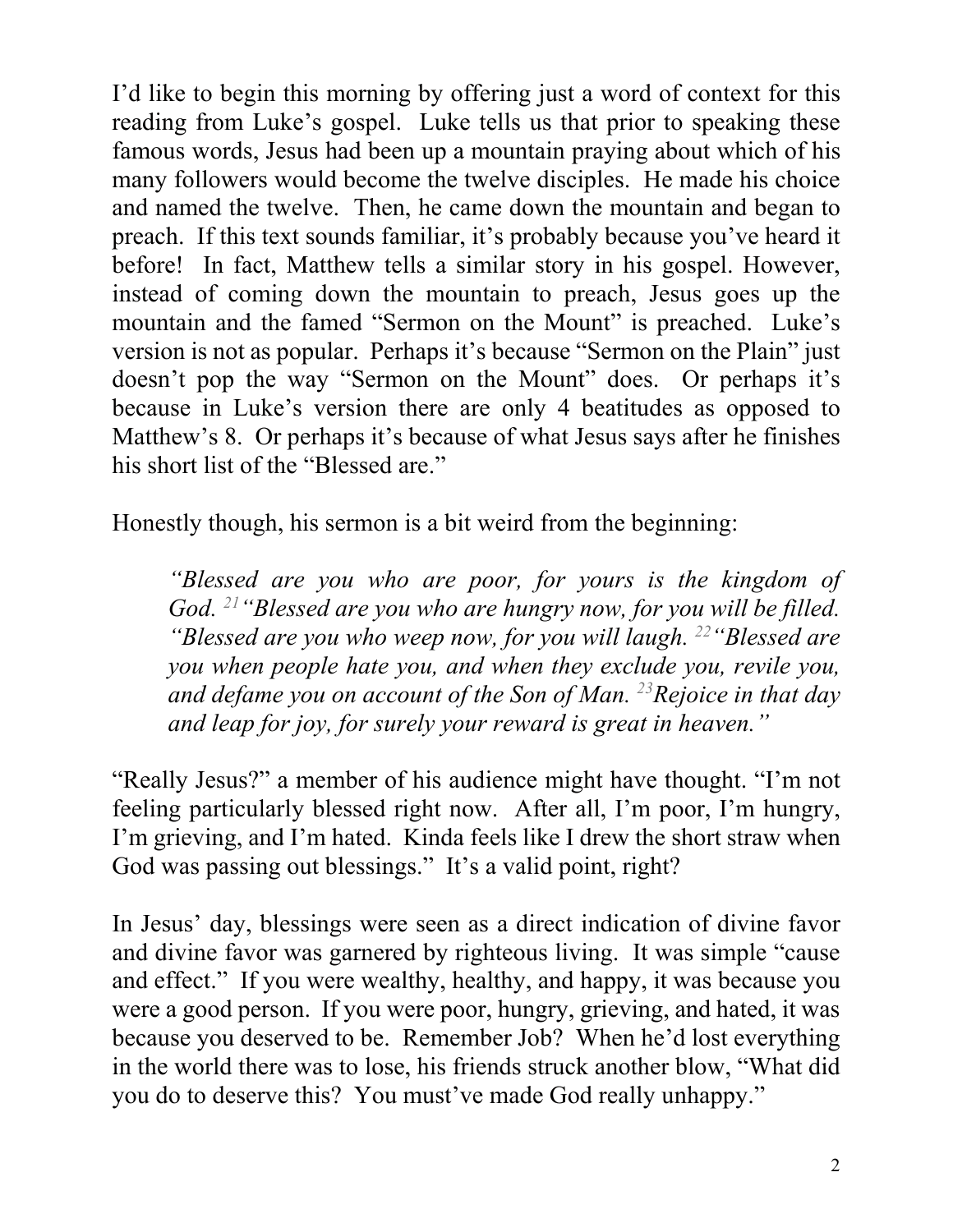God called their counsel "words without knowledge" and declared that they had kindled the divine wrath.

While the elite, the wealthy, the religious, and the powerful looked down on this crowd with contempt, Jesus came down the mountain, joined them on the level place, touched their inflicted bodies, and tended their injured spirits. Then he said something truly radical. He called them blessed.

If only he'd stopped there! If he would have stopped there this would be a much easier, more comfortable sermon to preach and to hear. If he would have stopped there we could leave this house of worship and go back to our relatively comfortable lives. If he would have stopped there, Jesus would not be requiring anything of us. But he didn't. And he does.

*But woe to you who are rich, for you have received your consolation. 25"Woe to you who are full now, for you will be hungry. "Woe to you who are laughing now, for you will mourn and weep. 26"Woe to you when all speak well of you, for that is what their ancestors did to the false prophets.*

Those lines, I think, are the reason Luke's "Sermon on the Plain" is somewhat less popular that Matthew's "Sermon on the Mount." Because they accuse. They indict. They curse. To all those puffed up with selfrighteousness, inflated with power and self-importance Jesus says, "So you think you're blessed? You think because you have money and power; because you're enjoying the good life while others suffer; because the flame of your ego is hot with victory while the poor, the hungry, the stranger, the widow, the orphan, the sick, and the grieving have never known anything but defeat? You think you're blessed? Woe to you."

The "Sermon on the Plain" is "a statement of the world turned upside down, where those who mourn are comforted rather than abandoned or merely pitied, where those who hunger and thirst for righteousness are satisfied, not ignored or shouted down, where the meek inherit the earth rather than being ground into dust."<sup>[1](#page-2-0)</sup> This is an indictment of all who

<span id="page-2-0"></span><sup>1</sup> Mary Hinkle Shore, "It's the Indicatives, Stupid!" *Pilgrim Preaching*: *Readings for Preachers and Others,* November 1, 2003